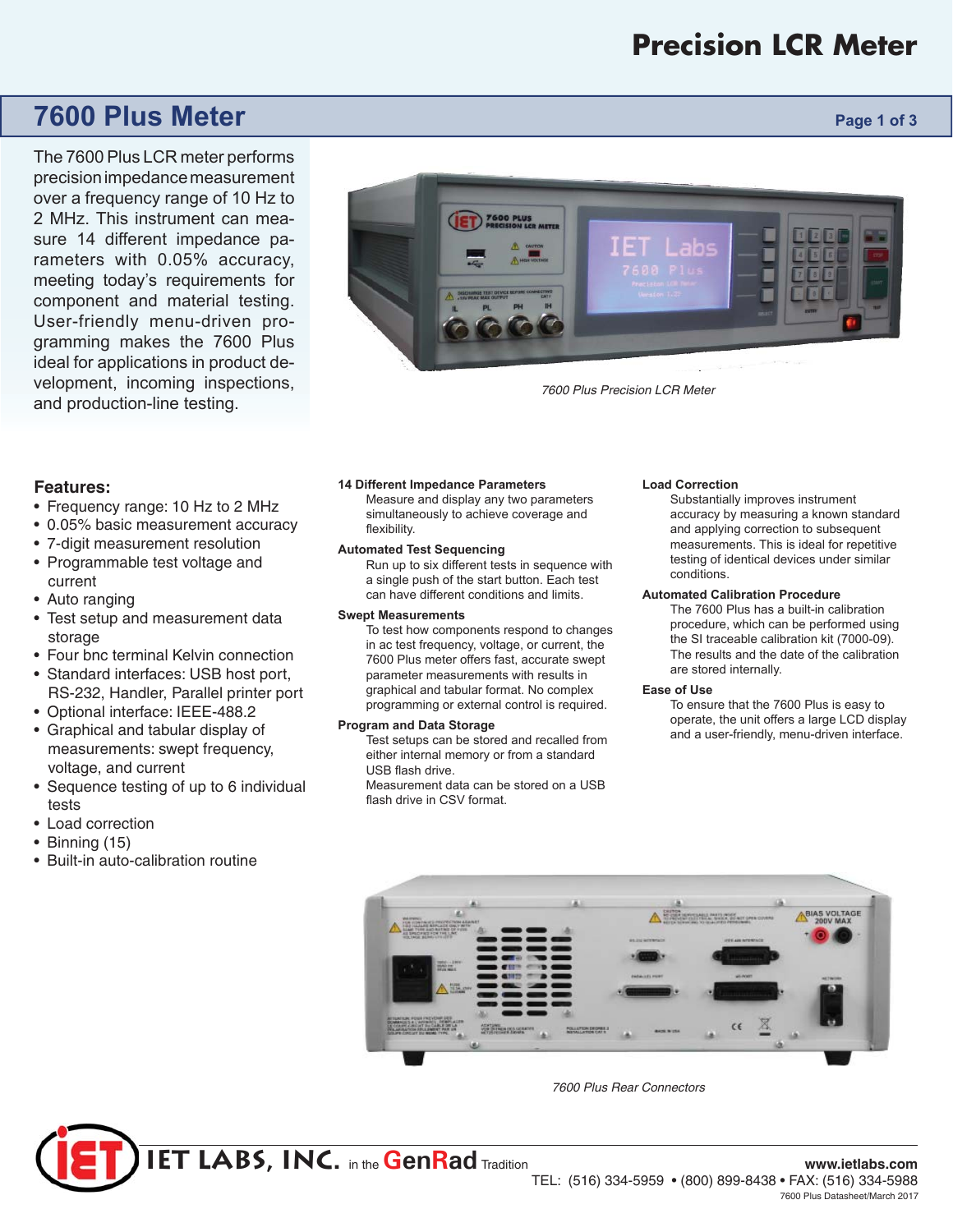# **7600 Plus Meter Page 2 of 3**

# **SPECIFICATIONS**

#### **Measurement accuracy**

| <b>Parameter</b>      | <b>Measurement/Display</b>  | <b>Basic Accuracy</b> |                 |         |
|-----------------------|-----------------------------|-----------------------|-----------------|---------|
|                       | Range                       | Low                   | <b>Medium</b>   | High    |
| Ls, Lp                | 000.001 nH to 99.999 99 H   | ±0.5%                 | ±0.25%          | ±0.05%  |
| Cs, Cp                | 00,000.01 fF to 9.999 999 F | ±0.5%                 | ±0.25%          | ±0.05%  |
| $Z$ , Rs, Rp, ESR, Xs | 000,000 1 Ω to 99,999 99 MΩ | ±0.5%                 | ±0.25%          | ±0.05%  |
| Q                     | 0.000 001 to 999,999.9      | ±0.005                | ±0.0025         | ±0.0005 |
| D                     | 0.000 001 to 99.999         | ±0.005                | ±0.0025         | ±0.0005 |
| Θ                     | -180.000 0° to +179.999 9°  | $±1.8^\circ$          | $\pm 0.9^\circ$ | ±0.18°  |
| , Gp, Bp              | 00,000.01 µS to 9.999 99 MS | ±0.5%                 | ±0.25%          | ±0.05%  |

*Basic Accuracy is based upon ideal frequency and impedance. For more detailed accuracy information, see 7600+ instruction manual* 

*Any two of the 14 parameters can be measured and displayed simultaneously (user-selectable)* 

#### **Test frequency range:**

10 Hz to 2 MHz

#### **Test frequency resolution**

**10 Hz to ≤10 kHz:** 0.1 Hz **>10 kHz to ≤100 kHz:** 5 digits **>100 kHz:** 4 digits

#### **Accuracy:** ±(0.01% + 0.10 Hz)

**Ranging** 

Automatic, Range Hold, or user-selectable

#### **Resolution**

7 Digits

#### **Trigger**

Internal (automatic) External (RS-232, IEEE-488.2, or Handler Interfaces) Manual

#### **AC test signal voltage**

**<500 kHz:** 20 mV to 5.0 V (open circuit) in 5 mV steps **≥500 kHz to ≤1 MHz:** 20 mV to 1.0 V (open circuit) in 5 mV steps

**>1 MHz:** 20 mV to 0.5 V (open circuit) in 5 mV steps

# **AC test signal current**

250 μA to 100 mA (short circuit) in 50 μA steps Max Compliance 3 V < 500 kHz 25 Ω, 400 Ω, 6.4 kΩ, or 100 kΩ measurement range dependent

#### **DC bias voltage**

**Internal:** 2.0 V

**External: 0 to ±200 V** 

## **Display**

LCD graphics with backlight and adjustable contrast

#### **Results format**

Engineering or scientific 5 deviation from nominal Deviation from nominal Pass/Fail Binning summary No display (for maximum throughput)

## **Sweep result**

Primary parameter vs. frequency, voltage, or current Graphical or tabular format Up to 200 measurement point per sweep

#### **AutoAcc**

Automatic calculation and display of overall instrument accuracy for selected settings, test conditions, and device under test

#### **Interfaces**

**Standard:** USB host port, RS-232, Handler, Printer port **Optional: IEEE-488.2 to RS-232 Adapter** 

# **Charged capacitor protection**

**Vmax ≤250 V:** √(8/C)

**Vmax ≤1000 V:** √(2/C) C = capacitance in farads of device under test

#### **Measurement delay**

Programmable from 0 - 1000 ms in 1 ms steps

#### **Averaging**

Programmable from 1 - 1000 Median value mode available

### **Data storage**

USB host port 1.1 complaint, CSV format

# **Program storage**

Internal memory USB host port ASCII format

#### **Measurement speed**

| <b>Speed</b>           | <b>Accuracy Setting</b>                    |
|------------------------|--------------------------------------------|
| <b>Fast Accuracy</b>   | 120 meas/sec                               |
| <b>Medium Accuracy</b> | 16 meas/sec - 8 meas/<br>sec below 150 kHz |
| <b>Slow Accuracy</b>   | 2 meas/sec - 1 meas/<br>sec below 150 kHz  |

*The speed may be slower depending on test conditions and frequency settings* 

#### **Calibration**

Built-in automatic calibration procedure IET offers complete, SI traceable calibration using the 7000-09 cal kit Recommended calibration interval: 1 year

#### **Usage and calibration data**

Displays last calibration date, standard values used in calibration, and number of hours of operation

### **Contact check**

Time to detect, 2 ms

#### **Connection terminals**

Four bnc connectors located on the front panel

#### **Mechanical**

**Dimensions:** 41 cm W x 15 cm H x 36 cm D (16" x 6" x 14") **Weight:** 8 kg (17 lbs)

# **Environmental Conditions**

**Operating temperature:** 0 to 50°C, <75% RH for 11°C to 30°C **Storage temperature:** -10 to 60°C **Altitude:** <2000 m

# **Power**

90 to 250 Vac 47 - 63 Hz 100 W max

#### **Safety**

IEC61010-1: 2001 CAT 1, pollution degree 2

#### **EMC**

89/336/EEC, 92/31EEC, 93/68/EEC

#### **Environmental:**

This product complies with the WEEE Directive (2002/96/EC) marking requirements. The affixed label indicates that you must not discard this electrical/electronic product in domestic household waste.

Product Category: With reference to the equipment types in the WEEE Directive Annex I, this product is classed as a "Monitoring and Control instrumentation" product.

TEL: (516) 334-5959 • (800) 899-8438 • FAX: (516) 334-5988 7600 Plus Datasheet/March 2017